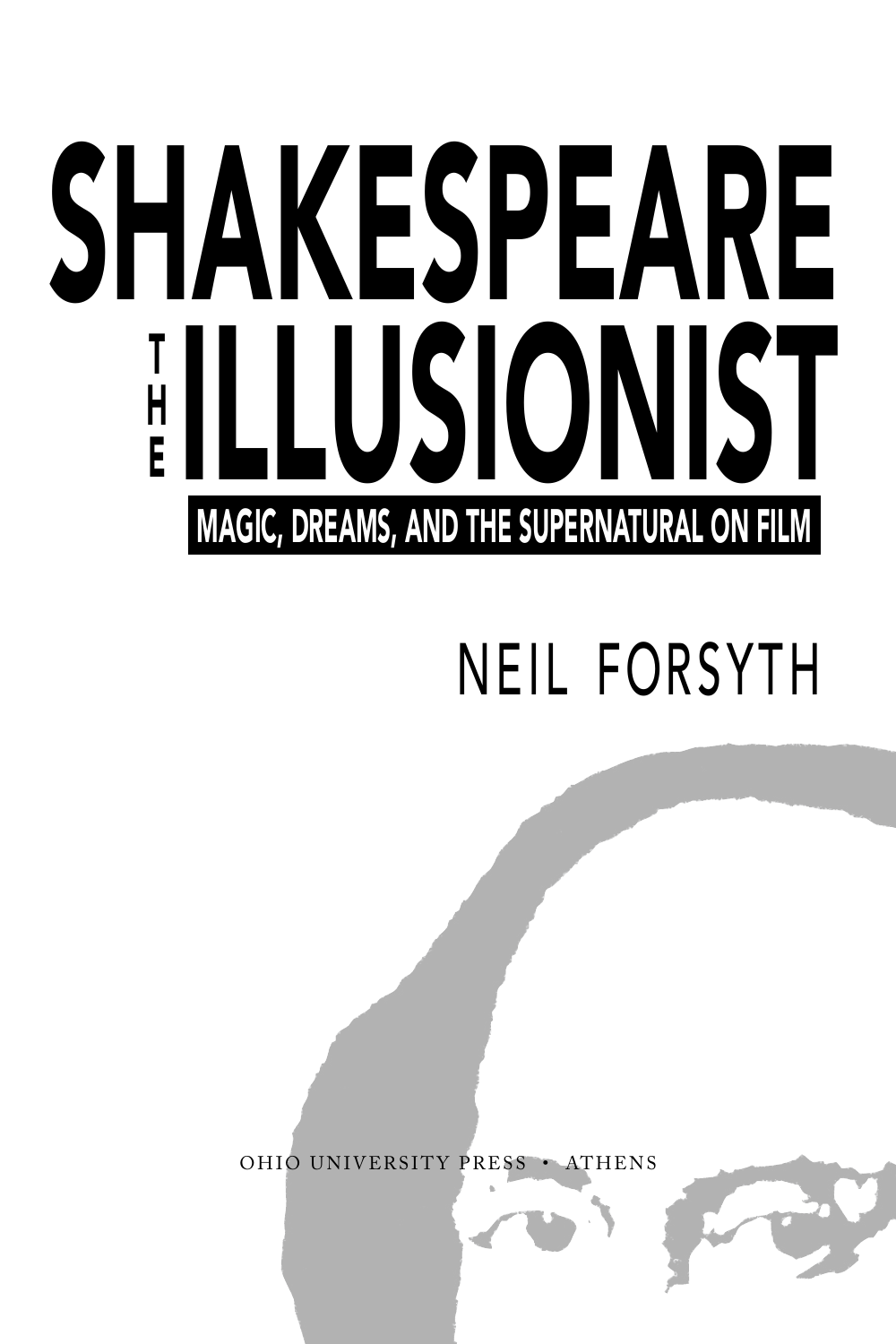### **CONTENTS**

| Acknowledgments                                                                   | vii             |
|-----------------------------------------------------------------------------------|-----------------|
| Introduction. From Stage to Screen                                                | $\mathbf{I}$    |
| PART ONE: FILM LANGUAGE                                                           |                 |
| Silent Ghosts, Speaking Ghosts: Movies about Movies<br>Ι.                         | 13              |
| Méliès and the Pioneers<br>$\overline{2}$ .                                       | 19              |
| PART TWO: SHAKESPEARE FILMS                                                       |                 |
| "Stay, Illusion"<br>$\ddot{3}$                                                    | 3I              |
| Supernatural Comedies<br>$\overline{4}$                                           |                 |
| A Midsummer Night's Dream and The Tempest                                         | 38              |
| 5. "The Most Unfortunate Major Film Ever Produced"<br>Shakespeare and the Talkies | 62              |
| 6. Ghosts and Courts                                                              |                 |
| The Openings of <i>Hamlet</i>                                                     | 80              |
| 7. Macheth and the Supernatural                                                   | 130             |
|                                                                                   |                 |
| Conclusion. A New Hybrid: Taymor's Dream                                          | <b>162</b>      |
| <b>Notes</b>                                                                      | 167             |
| Bibliography                                                                      | 2O <sub>3</sub> |
| Index                                                                             | 217             |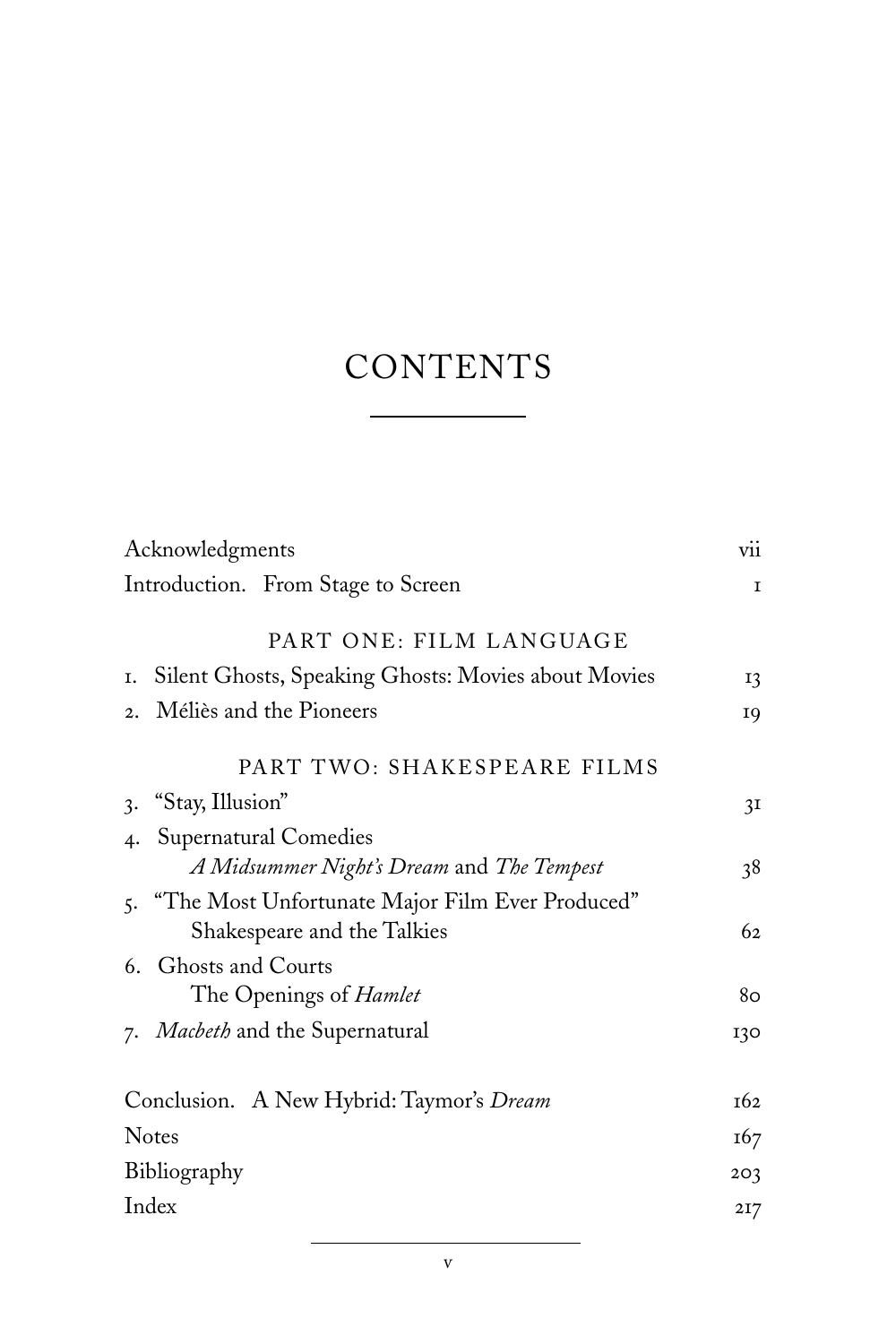### **INTRODUCTION**

#### *From Stage to Screen*

"If Shakespeare were alive today, he would be writing screenplays." This remark, or something like it, has often been attributed to Sir Laurence Olivier. Barbara Hodgdon says that her colleague Jim Burnstein credits his teacher, Russell Fraser, but she allows that Olivier was probably the first to remark that if Shakespeare were around now he would be writing new television comedies or soap opera parts for aging actors. Certainly by the late 1960s or early 1970s, the idea that Shakespeare wrote "cinematically" was circulating in academic culture, spawning courses titled Shakespeare on Film or (eventually) Shakespeare and Film.<sup>1</sup>

Julie Taymor's film of *Titus Andronicus* opened in December 1999. In the first sentence of his *New York Times* review, Jonathan Bate offered a slightly different version of the remark but without attribution: "If William Shakespeare were alive today, he would be writing and directing movies."2 Indeed, Shakespeare has been called, bizarrely, the most popular screenwriter in Hollywood.3 There are not only film or television versions of all of his works but also multiple versions of many. Numerous spin-offs adapt Shakespeare's plays, often unrecognizably; these include *West Side Story* and *Warm Bodies* (both *Romeo and Juliet*), *Kiss Me Kate* and *10 Things I Hate about You* (both *The Taming of the Shrew*), *The Lion King* (*Hamlet*), *O* (*Othello*), *Scotland PA* (*Macbeth*), and *She's the Man* (*Twelfth Night*). There is even *The Tale of Arcite and*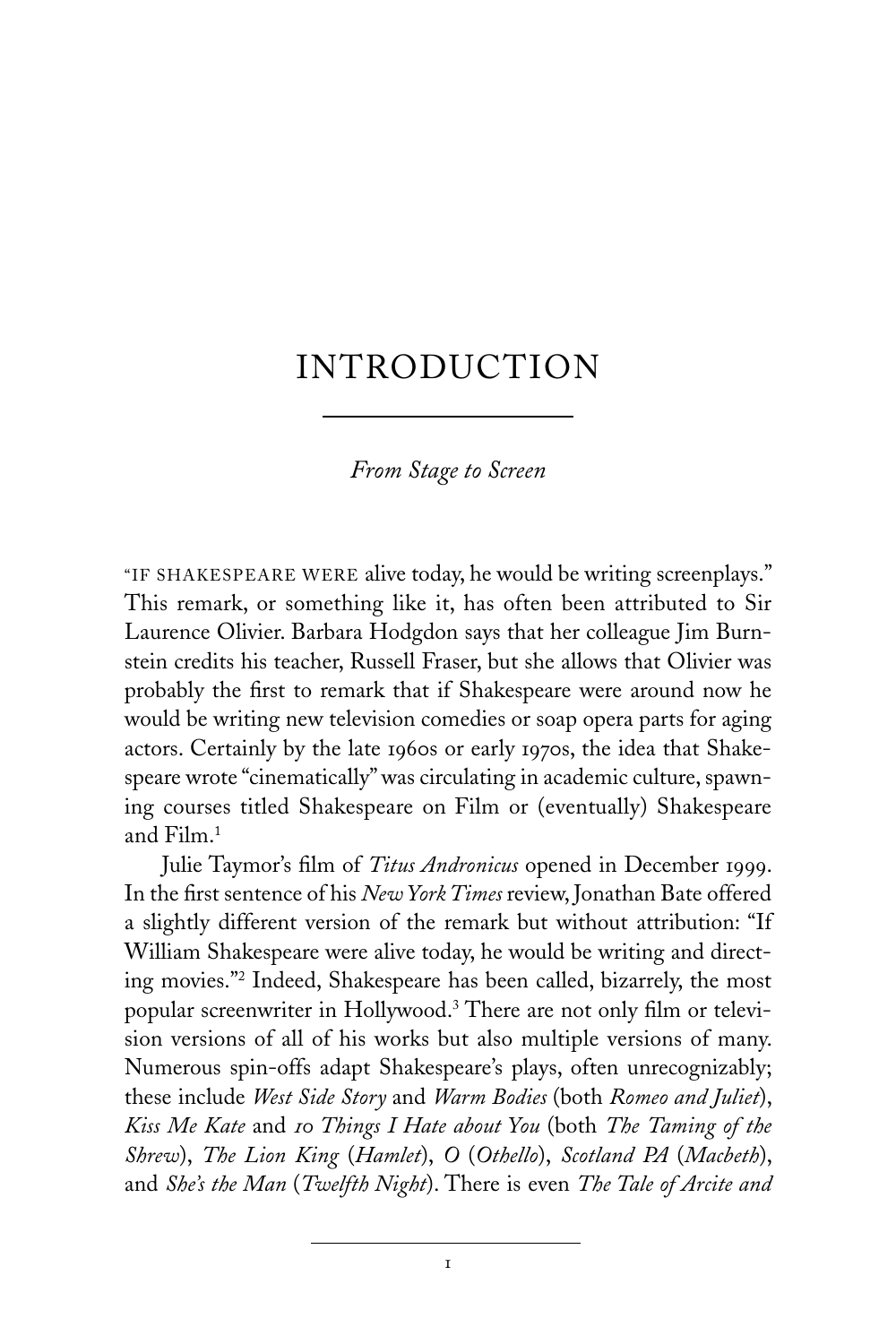#### Introduction

*Palamon* (1998), a ten-minute Vimeo version of *The Two Noble Kinsmen,*  a play Shakespeare cowrote with John Fletcher that had not been filmed before. Adaptations in languages other than English flourish around the globe, such as Grigori Kozintsev's Russian films of *Hamlet* (1964) and *King Lear* (1970); Akira Kurosawa's three Japanese films *Throne of Blood* (1957, loosely based on *Macbeth*), *The Bad Sleep Well* (1960, *Hamlet*), and *Ran* (1985, *King Lear*); and even Éric Rohmer's *Conte d'hiver* (1992, *The Winter's Tale*), in the course of which the heroine sees a representation of Shakespeare's play and changes her life.

 Anticipating the success of their *Midsummer Night's Dream* (1935), Warner Brothers made an eccentric twenty-minute promotional film in which a screenwriter falls asleep and visions appear. Hamlet, for example, performs a jazzy dance sequence backed by a group of Hamlettes. Finally Shakespeare himself appears, asking, "Is it for this that I spilled so much magic ink?" and Hamlet concludes, "Today the screenplay is the thing."4 Variations on the theme of updating Shakespeare are endless. In an amusing essay for the *New Statesman,* Ed Smith, a former cricketer turned critic, wrote, "I remember my parents' friends telling me that if Shakespeare had been alive in the 1960s, he'd have been a pop star. Now, it's more likely he would be writing television dramas for HBO."5 In contrast, Stan Hayward, writer of short films like *Small Talk*  and *When I'm Rich* and of the television cartoon series *Henry's Cat,* made the following deliberately contrarian statement:

For certain Shakespeare would not have gone into TV. Writing for TV is not very creative, and is bogged down in all sorts of conditions about budgets, deadlines, legal issues, screen slots, and global distribution, apart from the fact that TV is often written by teams, and for certain will have much altered by the time it reaches the screen. Very few authors become screenwriters, though they may sometimes be consultants*.* Though Shakespeare's work is well suited to Box Office movies, he would probably find the theater and radio more satisfying.6

Another critic, Aljaž Krivec, writes on the same website, "Maybe he wouldn't even be an artist. Perhaps he would seek his potential in venture capitalism, since he was kind of a businessman too, or maybe he would be the head of the BBC?"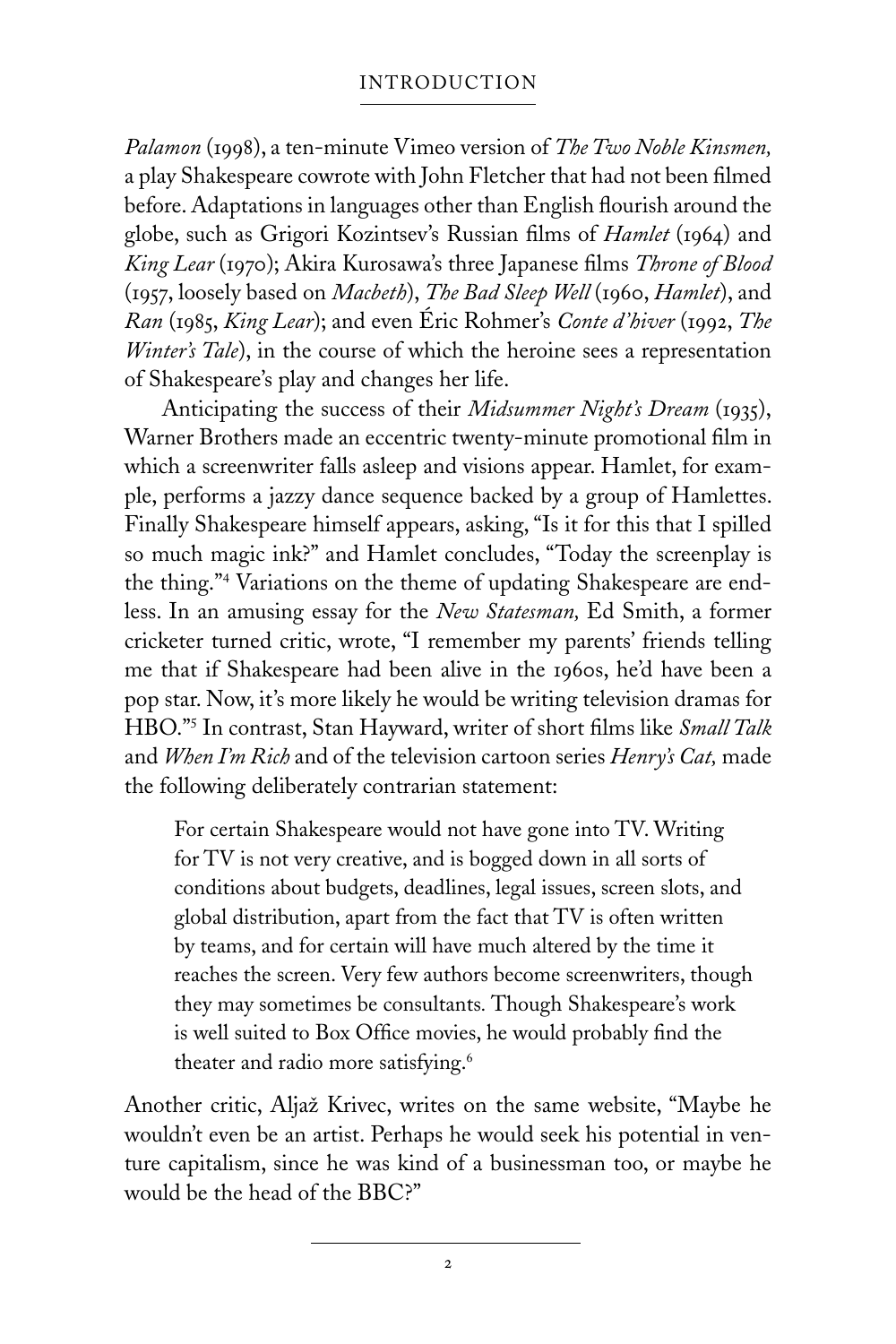The aim of this book is not to offer another answer to the question of whether Shakespeare would have written for the screen if he were alive today (though I think he would) or even whether he would have become the head of BBC drama but rather to assess what various filmmakers and television directors have in fact made of his plays—at least, of those that contain major ingredients of the supernatural such as ghosts, witches, and fairies. That is a very different question from what Shakespeare himself would have done, though his presence obviously haunts all these films, even those that try the hardest to leave him behind.

 The ways in which each text was trimmed and restructured offer important clues to how each director approached his or her Shakespearean material. Length is an important film convention: most films are between 90 and 130 minutes long. Most screenplays for Shakespeare films therefore provide at best only some 50 percent of the original plays (the famous line in the prologue to *Romeo and Juliet* about "the two hours' traffic of our stage" is probably not an accurate measure "in an age of sandglasses, sundials and inaccurate clockwork").7 Exceptions are Peter Hall's 1968 *A Midsummer Night's Dream* and Kenneth Branagh's 1996 four-hour *Hamlet* (whereas in Michael Almereyda's *Hamlet* of 2000, only 35 percent survives). Olivier's screenplay for his 1948 *Hamlet*  (cowritten with Alan Dent) is a classic instance of the radical trimming that is normal in film adaptations*.* <sup>8</sup> Olivier eliminated all the minor characters: not only Fortinbras, Voltemand, Reynaldo, and the English ambassador but even the Second Gravedigger and Hamlet's "excellent good friends" Rosencrantz and Guildenstern.<sup>9</sup> Perhaps this final exclusion is what, some sixteen years later, provoked Sir Tom Stoppard to start writing what became his now-classic *Rosencrantz and Guildenstern Are Dead,*10 successfully revived in London's West End in 2017 with Daniel Radcliffe as the less intellectually curious of the two "friends" of Hamlet*.* Some film versions of *Hamlet,* as we shall see, even cut the Ghost, at least from what is visible on-screen. That poses a serious problem because film is primarily a visual medium. Olivier was famously dissatisfied with the Ghost and ended up voicing the part himself, though at a slower speed.

 The editor of Olivier's film was Helga Cranston; her papers have recently been analyzed by Samuel Crowl.11 When she first went to Denham studios to start work, she found that Olivier had blackened his face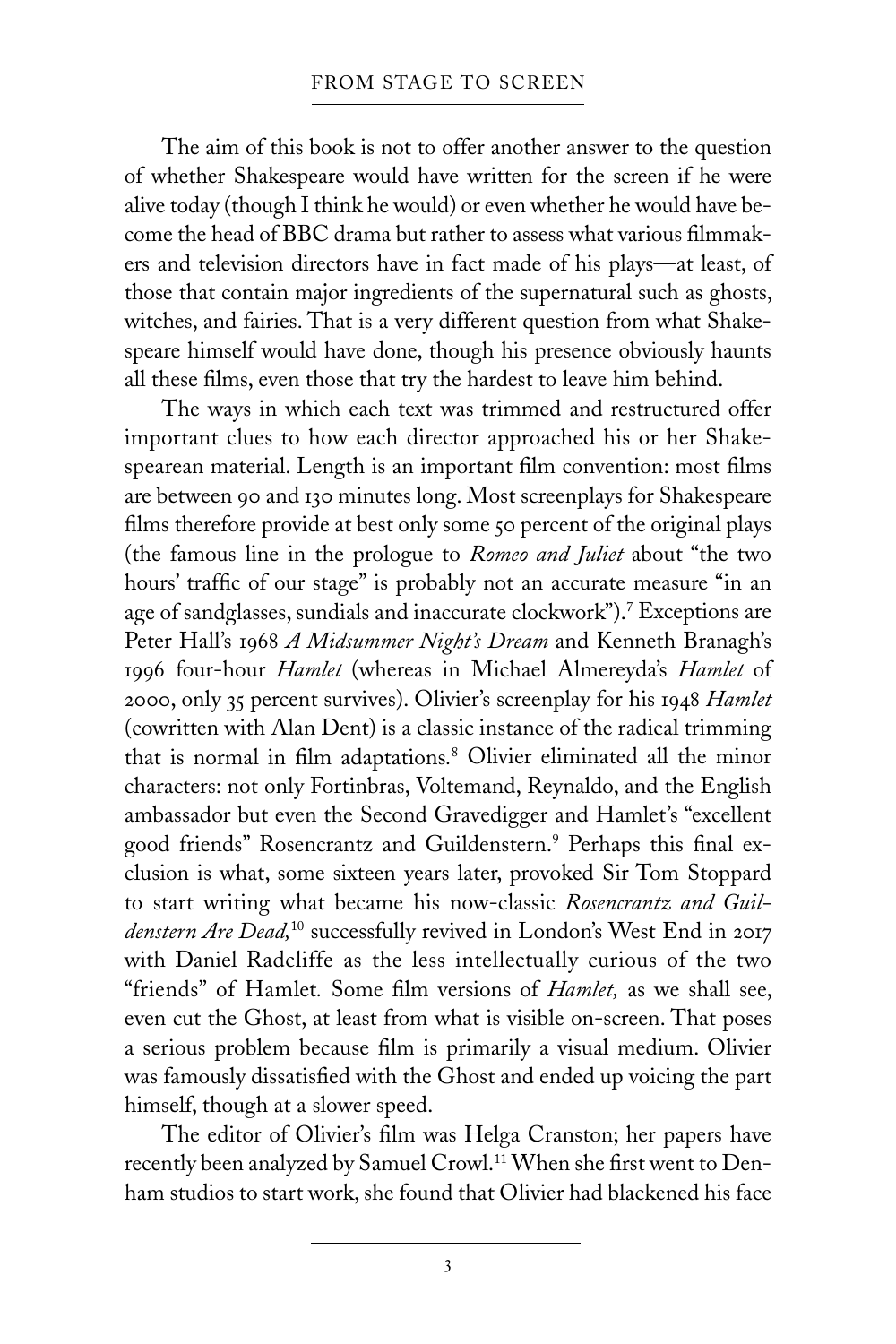#### Introduction

and stuck a lightbulb in his mouth. His idea was apparently to make the Ghost appear like a negative photographic image. She told him she had recently been to Paris and had seen Jean Louis Barrault's stage production of the play (Barrault is best known now for his performance of the mime Baptiste in Marcel Carné's *Les enfants du paradis* [*Children of Paradise*], 1945). In Paris the Ghost was barely visible but was given a powerful stage presence by an amplified heartbeat. Olivier seized on the idea and made his Ghost a shadowy figure but with a muffled voice and a heartbeat that announces his arrival, both on the battlements and later in Gertrude's closet.

#### **MAGIC**

Shakespeare seems to have always been fascinated with stage devices for presenting magic or the supernatural. Early in his career, in *1 Henry VI,* he has Joan la Pucelle talk to fiends who (in the Folio stage directions) *"walk and speak not," "hang their heads," "shake their heads,"* and eventually *"depart."* The Duchess of Gloucester and Margery Jourdain summon spirits that appear onstage and utter prophecies that come true in *2 Henry VI.* And in his last plays, Cerimon in *Pericles* resurrects Thaïsa with the help of spells, napkins, and fire, while in *Henry VIII* there is (in Folio 4.2) "The Vision," in which a sleeping Queen Katherine is visited by six white-robed figures wearing golden vizards; these masked visitors bow, dance, and hold a garland over her head. In the later plays, especially the romances, which could use the new (1610–11) indoor artificially lighted Blackfriars Theatre as well as the Globe, he exploited the contemporary popularity of magic for the miracles of *The Winter's Tale* and *The Tempest* and used masque effects for the supernatural, as in the harpies' intervention to remove the banquet and in the descent of Jupiter on an eagle in *Cymbeline.*

 These examples suggest, as does the presence of both high and low culture in his plays, that Shakespeare might have been happy to learn from the tradition of *trucage* (trickery), even from horror movies or melodrama, just as Orson Welles and Kurosawa did in their versions of *Macbeth* and as occurs in some filmic versions of *Dream* and *The Tempest.* In the latter, Prospero, who also alludes to Ovid's witch Medea (5.1.33–50), would then be Shakespeare's final version not only of the Renaissance magus in all his ambivalence but also of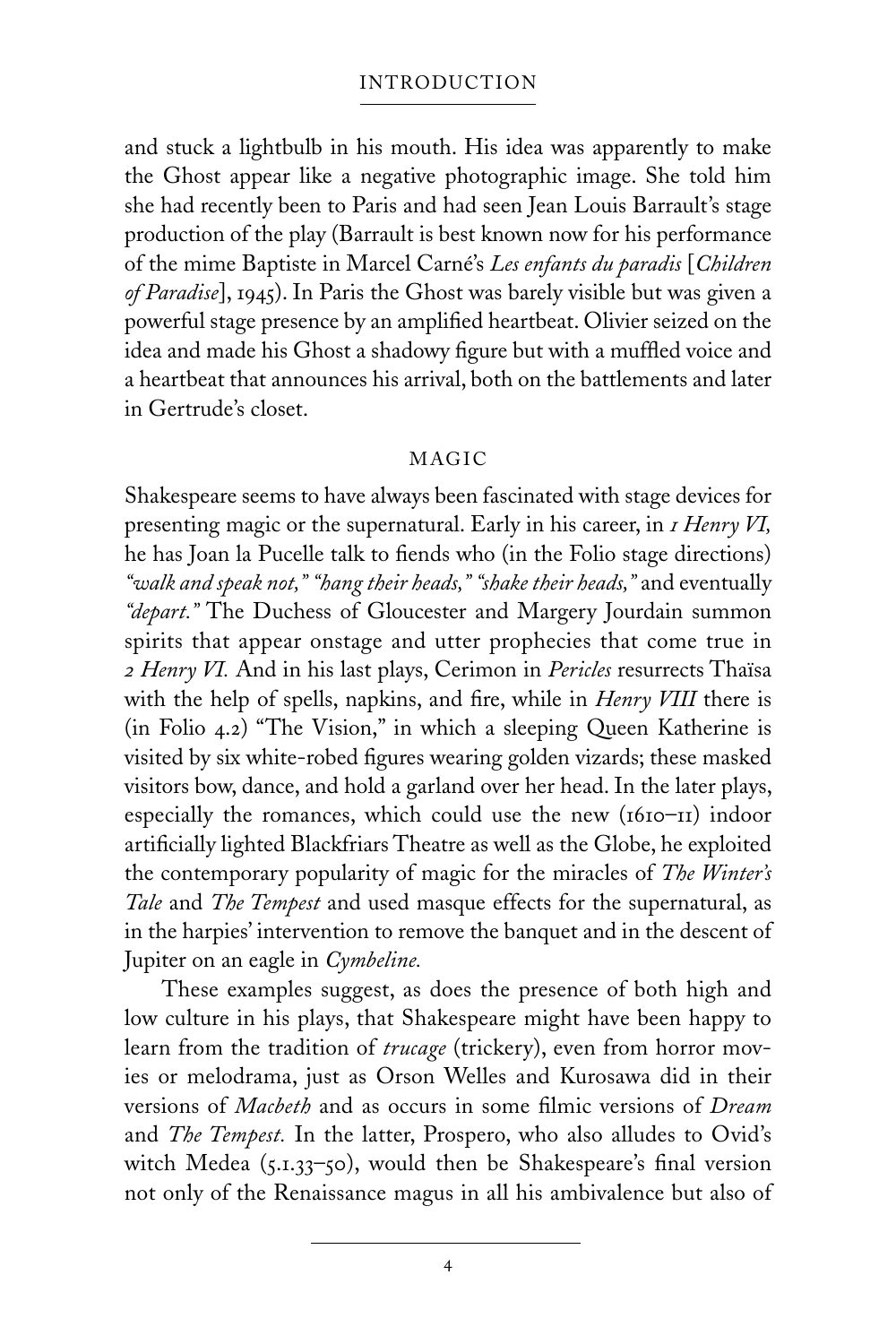the playwright as illusionist.<sup>12</sup> The play begins with a storm that soon turns out to be faked.

 Prospero-Shakespeare is often compared with the famous Dr. John Dee, Queen Elizabeth's astrologer and magician. He was a highly ambivalent figure, both medieval and modern, using pure mathematics but often for superstitious or occult purposes. He had trouble with the authorities at various times, but Dee first came under suspicion not for some egregious use of alchemical magic or even for using incomprehensible mathematical symbols but for his role in a student play. At Cambridge, as a budding magician would, he invented a special effect, a giant flying beetle, for a student production of Aristophanes's *Peace.*<sup>13</sup> Whether the authorities regarded Dee's trick as physically or spiritually threatening is unclear, but they apparently arrested him, and not for the last time. Elizabeth, however, had such trust in Dee that she had asked him to choose the date for her coronation. Add to this composite and interestingly subversive image of the Elizabethan magus those "jugglers" of the street corner and popular stage admired by Reginald Scot in his *Discovery of Witchcraft* but denounced by Ben Jonson in the Induction to *Bartholemew Fair,*14 and we can begin to imagine how the Shakespeare who invented Prospero the masque-maker and Autolycus the trickster might have enjoyed making movies.

#### **ILLUSION**

There are so many good books in print about films of Shakespeare's plays that yet another must have an angle of its own. The thread that ties the following chapters together is the capacious concept of illusion. I use the term largely for the ways in which the art of making movies has exploited the special kinds of trickery, or *trucage*, that are peculiar to film and allow it to assert its difference from live theatre. The independence of movies from theatre is especially obvious in the ways these films represent the supernatural—fairies, ghosts, witches, visions, even prophetic dreams and fantasies.15 Indeed, the term *illusion* was sometimes closely related to *ghost,* almost synonymous with it. In Chaucer's *House of Fame,* for example, the dreamer begs, "O Criste . . . Fro Fantome and Illusion / Me save" (I 493).<sup>16</sup> This book is largely about Shakespearean plays in which elements from a beyond-the-human world are pertinent, even when—as in certain productions and especially in works made for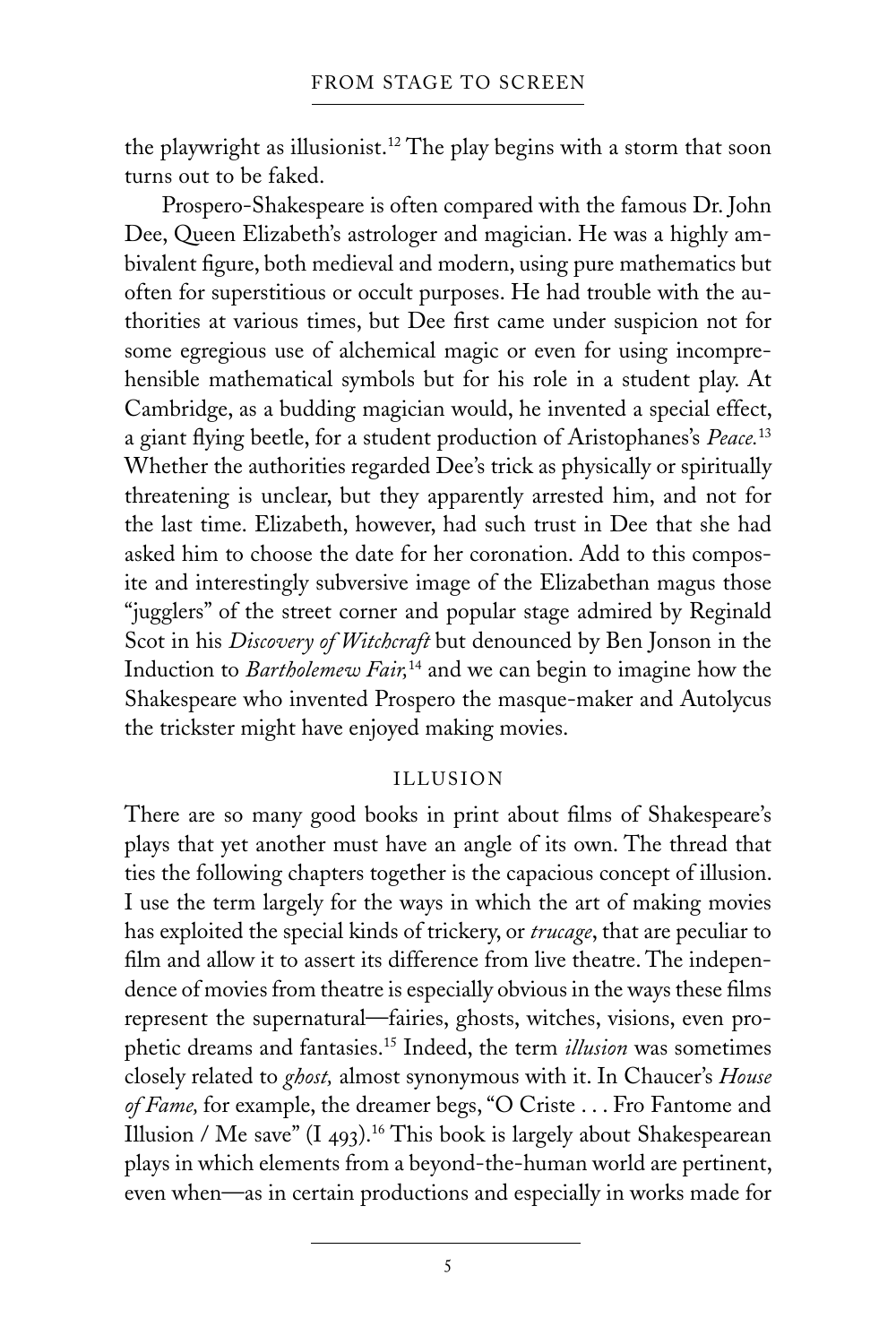television—there is an absence of represented ghosts. More might be said about elements in other plays, such as the figures that appear to Richard III on the eve of the battle of Bosworth and the various ghosts in *Julius Caesar,* but the main focus here is on two of the comedies, *A Midsummer Night's Dream* and *The Tempest,* and two of the tragedies, *Hamlet* and *Macbeth.*<sup>17</sup>

 The term *illusion* has an interesting history. The earliest occurrences cited in the *Oxford English Dictionary* relate it to derision or mockery, often devilish: Richard Rolle around 1340 writes of "the illusyone of the enemy"; in Chaucer's *Troilus and Criseyde* Pandarus says the priests of the temple claim that dreams are revelations from the goddess but also "[i]nfernal illusions"). Other *OED* occurrences include Thomas More's description of fantasies "[d]one by the deuil . . . for the illusyon of them that with ydolatry had deserued to be deluded" (from *Dialogue Heresyes*), Samuel Purchas's "illusions of their bewitched mindes" (from *Pilgrimage*), and Shakespeare and Fletcher's *Henry VIII,* from which we learn that "by th' Diuels illusions / The Monke might be deceiu'd." Thus, in each of these late medieval and early modern usages, the idea of illusion is attached to a religious reference and is entirely negative. Illusion is to be avoided as the devil's work.

By the end of the eighteenth century, a different kind of context began to become relevant. The most famous purveyor of the "optical illusions," as they were described by the *OED,* was Philip James de Loutherbourg (1740–1812), a Franco-British painter whose well-known efforts to capture the Romantic sense of the sublime include *Coalbrookdale by Night* (1801) in London's Science Museum and *An Avalanche in the Alps* (1803) in the Tate Gallery.18 In 1771 Loutherbourg settled in London, where David Garrick paid him  $\mathcal{L}_{500}$  a year to design scenery and costumes and oversee the stage machinery at the Drury Lane Theatre*.* He is chiefly remembered for his mechanical inventions. One of these was called the Eidophusikon, meaning "image of nature." It has sometimes been regarded as a kind of pre-cinema.<sup>19</sup> Described by the *Public Advertiser* as "various imitations of Natural Phenomena, represented by moving pictures,"<sup>20</sup> it was the fruit, its inventor claimed, of twenty years of experiment. Inside his Leicester Square house he built an opulent miniature theatre cum art salon. There, for a fee of five shillings, up to 130 fashionable spectators sat in comfort to watch a series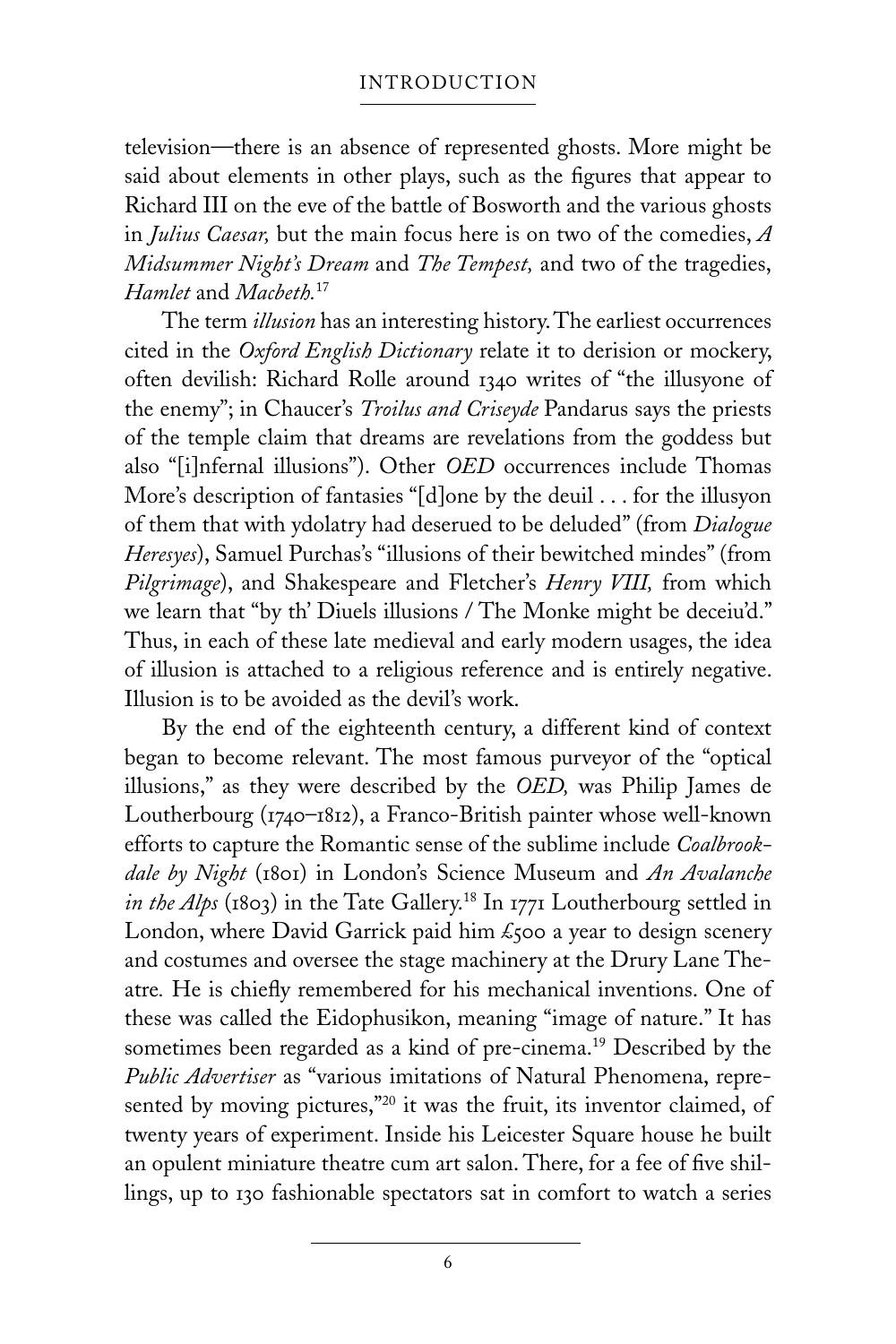of moving scenes projected within a giant peephole aperture measuring eight feet by six feet. The darkened auditorium combined with skillful use of concealed and concentrated light sources, colored silk filters, clockwork automata, and winding backscreens to create a uniquely illusionist environment. Audiences could watch five landscapes in action, each derived from his paintings or representing aspects of the fashionable sublime. Dawn crept over the Thames at Greenwich; the noonday sun scorched the port of Tangier; a crimson sunset flushed over the Bay of Naples; a tropical moon rose over the wine-dark waters of the Mediterranean; and a torrential storm wrecked a ship somewhere off the Atlantic coast. Between scenes, painted transparencies served as curtain drops, and the audience was entertained with violin music and song.21 Colored lantern slides and the ingenious lighting of transparencies represented the moon and stars and even the effect of running water.22 Garrick, who made extensive use of Loutherbourg's skills, became "the first actor-manager to establish a watertight separation between the stage and the auditorium," and so to make extensive uses of processes of illusion.<sup>23</sup> In 1762 Garrick had managed to stop audience members from sitting on the stage, and the so-called fourth wall concept began to develop. A curtain marked the stage off from the audience, and the thrust or apron stage for which Shakespeare had written disappeared. Eventually, in 1880, the stage at the Haymarket was encased with a golden frame.<sup>24</sup> Spectators were invited to contemplate the stage without any direct participation, as voyeurs.

Closer to the time when cinema was invented, the word *illusion*  began to be distinguished from *hallucination:* illusions, we are told by an article in *Nature* ( June 30, 1881) cited in *OED*, "must always have a starting-point in some actual impression, whereas a hallucination has no such basis." Illusion and realism had become closely linked. Spectacular performances like those of Henry Irving included real trees, even real animals, and water: at Sadler's Wells, technical devices like water tanks allowed for rain or storm, shipwrecks, and fountains to be simulated on stage. Painters like Lawrence Alma-Tadema and Edward Burne-Jones, aided by advances in lighting, were employed to enhance sceneries and stage effects.<sup>25</sup>

 Around the same period, the word *illusionist* came into use; possibly under French influence, it quickly became the equivalent of the

7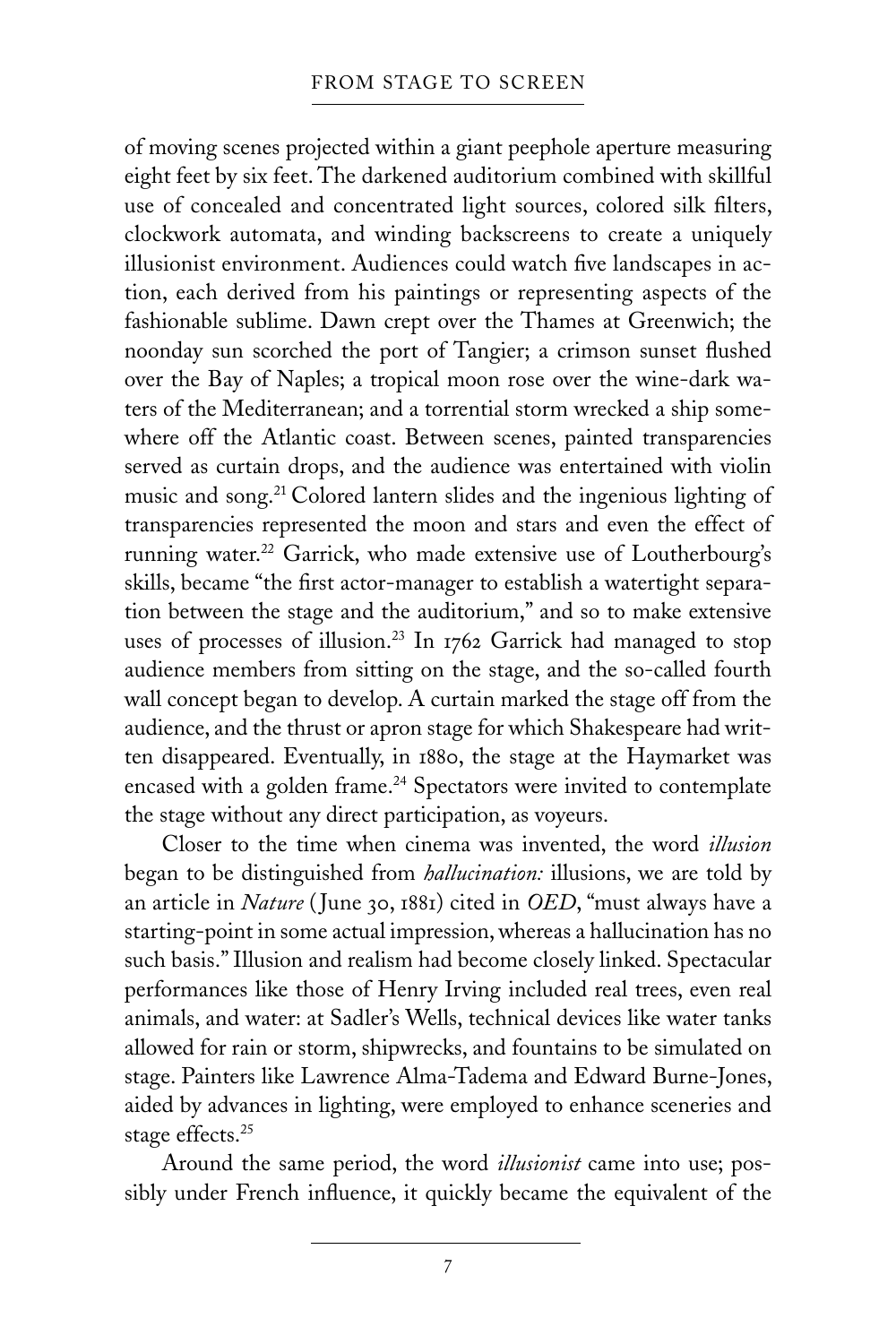#### Introduction

much older terms *conjurer, magician,* and *enchanter.* Only in the twentieth century, according to the *OED,* did the adjective *illusionistic* appear: an article in the *Modern Language Review* in October 1938 writes of the great Swiss art historian Heinrich Wöfflin's conception of the baroque as defined by "the tendency . . . to employ an illusionistic realism for the purpose of sensationalism." Thus, in the modern period, scientific and artistic contexts became relevant, replacing the earlier religious contexts; illusions can be produced by human skills.

 One suggestive use of the word is when Horatio addresses the ghost of Hamlet senior as "illusion" (1.1.109).<sup>26</sup> The play calls into question many inherited concepts, partly because it makes use of the rapidly changing and unstable nature of the English language. In this case we hesitate, as must the audience, between the earlier, often satanic, sense of the word, and a newer questioning about the relation of illusions to hallucination: are they the devil's work or the brain's? Hamlet's ghost may be both. As we shall see, ghosts and *trucage* are often related: on the stage, still more so on film, Horatio's cry "Stay, illusion" is richly ambiguous.

 Early Shakespeare films never settled into any uniform understanding of how to manage illusions. On the one hand, we find delight in what the new art form could do to enhance the impression of the real, such as a ship viewed at medium distance floating in the sea from which Ferdinand staggers ashore onto the beach in the Percy Stow *Tempest* of 1908. On the other hand, the illusion can be disrupted in quite novel ways. At the end of *Richard III* (1916), Frederick Warde turns back into himself, and we see him sporting a tweed jacket and "bowing and smiling graciously to his adoring fans," as if the cinema audience were present in his theatre.<sup>27</sup> This is very like what Tom Gunning has called "the Cinema of Attractions," when the actors smile at the camera or the assumed audience as if "to solicit the attention of the spectator" to themselves as actors, not to the character they play.<sup>28</sup> Indeed, an arresting way to imagine the distinction between theatre and screen is to realize that from the actor's point of view, the camera's ability to see their eyes makes all the difference.<sup>29</sup>

Some recent *Hamlet* films even extend the permitted range of illusion in film. In Kenneth Branagh's version, for example, we see a dagger being plunged into Claudius's ear, and for a moment we may